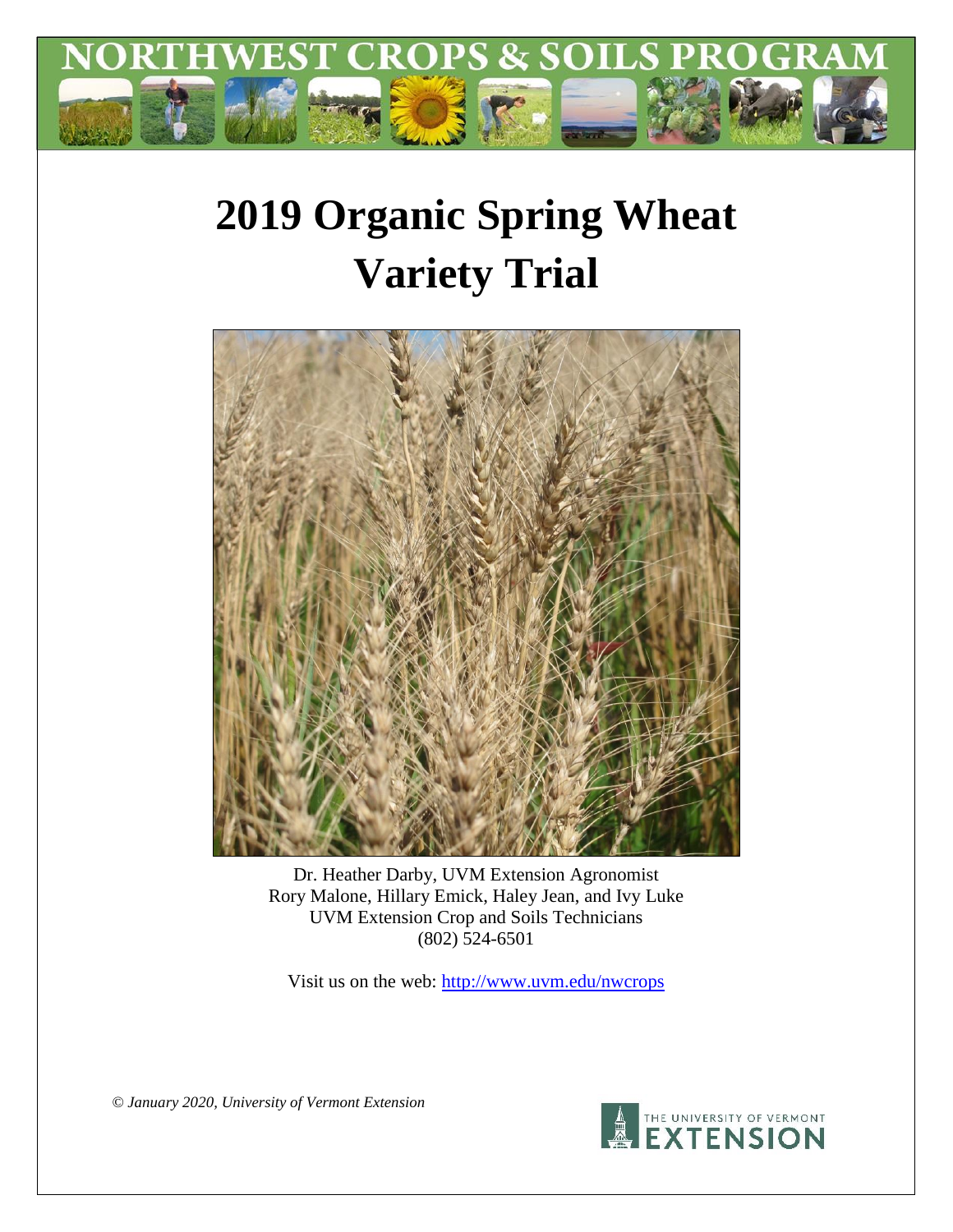### **2019 ORGANIC SPRING WHEAT VARIETY TRIAL Dr. Heather Darby, University of Vermont Extension heather.darby[at]uvm.edu**

In 2019, the University of Vermont Extension Northwest Crops and Soils Program evaluated thirty-five hard red spring wheat varieties to determine which would thrive in the Northeast. The trial was established at the Borderview Research Farm in Alburgh, Vermont. Varieties that did not perform well in previous years were eliminated from the 2019 trial and new varieties were added.

## **MATERIALS AND METHODS**

The experimental plot design was a randomized complete block with three replications. Treatments were 35 spring wheat varieties. Spring wheat varieties evaluated and their sources are listed in Table 1.

| <b>Spring wheat</b><br>varieties | <b>Type</b> | <b>Seed source</b>                      |  |
|----------------------------------|-------------|-----------------------------------------|--|
| <b>AC</b> Scotia                 | HR†         | Semican Atlantic Inc., QC, Canada       |  |
| <b>AC Walton</b>                 | HR          | 2012 Saved trial seed, VT               |  |
| Alaska                           | HR          | Semican Atlantic Inc., QC, Canada, 2018 |  |
| Barracuda                        | <b>HR</b>   | Meridian Seeds, ND, 2018                |  |
| <b>Bolles</b>                    | HR          | Albert Lea Seed, MN                     |  |
| Camaro                           | <b>HR</b>   | 2017 Meridian Seeds, ND                 |  |
| Chevello                         | <b>HR</b>   | 2014 Meridian Seeds, ND                 |  |
| CMW12638                         | <b>HR</b>   | C&M Seeds, ON, Canada                   |  |
| Forefront                        | <b>HR</b>   | South Dakota State University, SD       |  |
| Glenn                            | <b>HR</b>   | Albert Lea Seed, MN                     |  |
| Harlaka                          | <b>HR</b>   | Semican Atlantic Inc., QC, Canada       |  |
| Lang-MN                          | <b>HR</b>   | University of Minnesota, MN, 2017       |  |
| <b>LCS Albany</b>                | <b>HR</b>   | Limagrain Cereal Seeds, LLC, CO         |  |
| <b>LCS</b> Anchor                | HR          | Limagrain Cereal Seeds, LLC, CO         |  |
| <b>LCS</b> Breakaway             | HR          | Limagrain Cereal Seeds, LLC, CO         |  |
| LCS Iquaca                       | HR          | Limagrain Cereal Seeds, LLC, CO         |  |
| <b>LCS Nitro</b>                 | HR          | Limagrain Cereal Seeds, LLC, CO         |  |
| <b>LCS</b> Prime                 | HR          | Limagrain Cereal Seeds, LLC, CO         |  |
| <b>LCS</b> Pro                   | <b>HR</b>   | Limagrain Cereal Seeds, LLC, CO         |  |
| <b>LCS</b> Rebel                 | HR          | Limagrain Cereal Seeds, LLC, CO         |  |
| LCS Trigger                      | HR          | Limagrain Cereal Seeds, LLC, CO         |  |
| LNR13-0627                       | HR          | Limagrain Cereal Seeds, LLC, CO         |  |
| Magog                            | HR          | Semican Atlantic Inc., QC, Canada       |  |
| Major                            | HR          | SynAgri, QC, Canada                     |  |
| Moka                             | <b>HR</b>   | Semican Atlantic Inc., QC, Canada       |  |
| <b>MS 19SW1</b>                  | HR          | Meridian Seeds, ND                      |  |
| <b>MS_19SW2</b>                  | <b>HR</b>   | <b>Meridian Seeds ND</b>                |  |
| ND Vitpro                        | <b>HR</b>   | North Dakota State University, ND, 2017 |  |

#### **Table 1. Thirty-five spring wheat varieties trialed in Alburgh, VT, 2019.**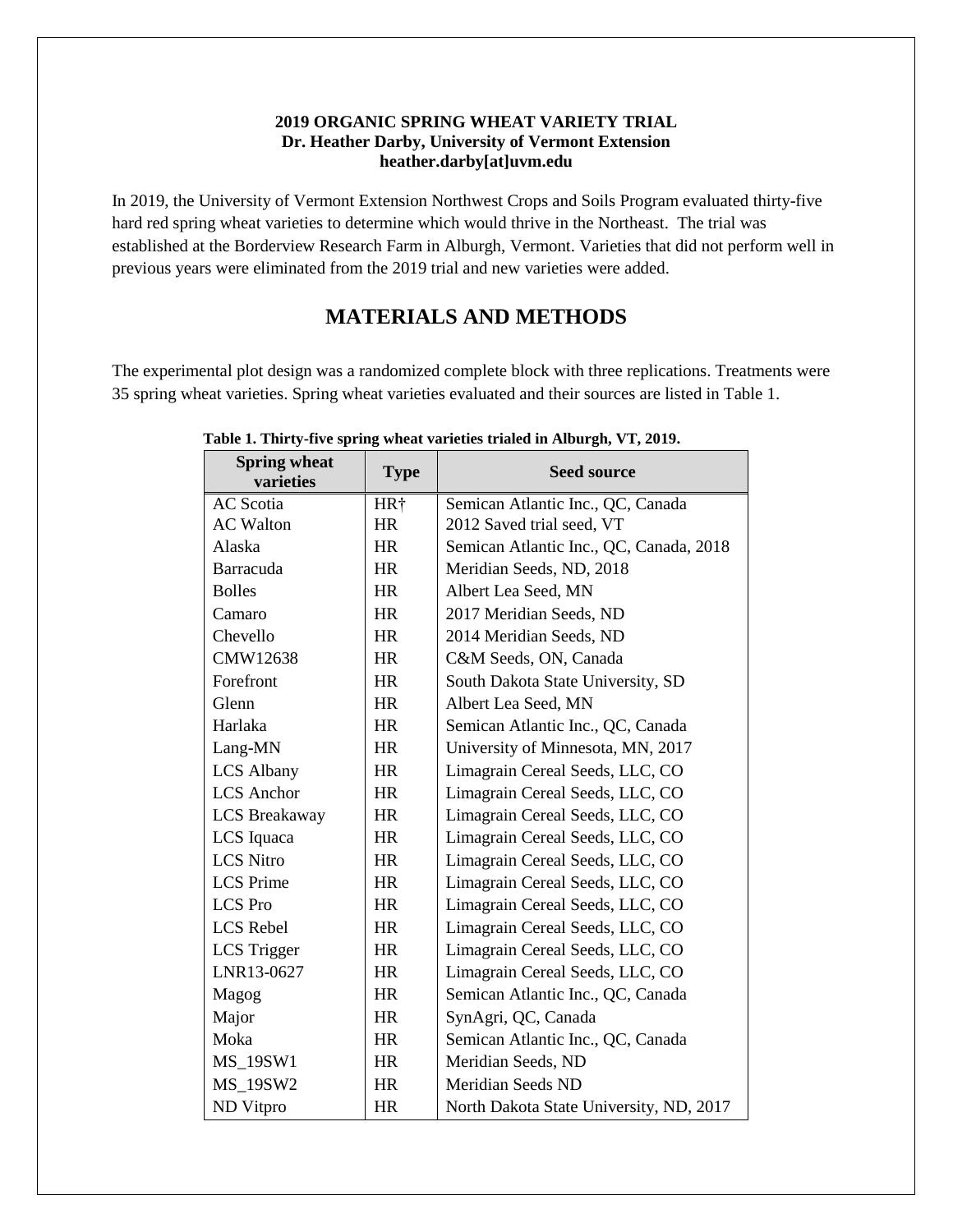| Pokona      | <b>HR</b> | Semican Atlantic Inc., QC, Canada, 2018 |
|-------------|-----------|-----------------------------------------|
| Prevail     | <b>HR</b> | South Dakota State University, SD       |
| Prosper     | <b>HR</b> | Albert Lea Seed, MN                     |
| <b>RB07</b> | <b>HR</b> | Minnesota Foundation Seed, MN           |
| Rocket      | <b>HR</b> | Semican Atlantic Inc., QC, Canada       |
| Scotia      | <b>HR</b> | Semican Atlantic Inc., QC, Canada       |
| Shelly      | <b>HR</b> | Dahlman Seed Co., MN                    |

†HR; hard red wheat.

The seedbed in Alburgh was prepared by conventional tillage methods. All plots were managed with practices similar to those used by producers in the surrounding areas (Table 2). The previous crop planted at the site was corn and the soil type was Benson rocky silt loam. On 25-Apr, 57 lbs N  $ac^{-1}$ , 57 lbs P  $ac^{-1}$ , and 57 lbs K ac<sup>-1</sup> were applied. The area was then disked and spike tooth harrowed to prepare for planting. The plots were seeded with a Great Plains NT60 Cone Seeder on 29-Apr at a seeding rate of 350 live seeds m<sup>2</sup>, except for the varieties Harlaka, Scotia, Alaska, and some plots of Pokona, which were seeded on 6-May. Plot size was 7' x 20' with 5' buffers and the seeded area was 5' x 20'.

| <b>Location</b>                 | <b>Borderview Research Farm</b>             |  |  |  |  |
|---------------------------------|---------------------------------------------|--|--|--|--|
|                                 | Alburgh, VT                                 |  |  |  |  |
| Soil type                       | Benson rocky silt loam, 3-8% slopes.        |  |  |  |  |
| <b>Previous crop</b>            | Corn                                        |  |  |  |  |
| Row spacing (in)                | 6                                           |  |  |  |  |
| Seeding rate (live seeds $m2$ ) | 350 live seeds $m2$                         |  |  |  |  |
| <b>Replicates</b>               |                                             |  |  |  |  |
| <b>Planting date</b>            | $29$ -Apr, 6-May                            |  |  |  |  |
| <b>Harvest date</b>             | $5-Aug$                                     |  |  |  |  |
| Harvest area (ft)               | 5 x 20                                      |  |  |  |  |
| <b>Tillage operations</b>       | Fall plow, spring disk & spike tooth harrow |  |  |  |  |
| Fertility (lbs $ac-1$ )         | 57 lbs N, 57 lbs P, 57 lbs K                |  |  |  |  |

 **Table 2. General plot management of the organic spring wheat trial, 2019.**

Grain plots were harvested with an Almaco SPC50 plot combine on 5-Aug (Image 1). Grain moisture, test weight, and yield were measured at harvest. Moisture and test weight were determined with a DICKEY-John MINI GAC Plus meter. The acceptable test weight for bread wheat is 56-60 lbs per bushel. An approximate one-pound subsample was collected to determine quality, and samples were then ground into flour using the Perten LM3100 Laboratory Mill. Quality measurements included standard testing parameters used by commercial mills. Varieties were analyzed for protein content at 12% moisture using a Perten Inframatic 8600 Flour Analyzer. Grain protein content affects gluten strength and loaf volume, and the target value for most commercial mills is 12-15% protein. Falling numbers (AACC Method 56-81B, AACC Intl., 2000) were measured on the Perten FN 1500 Falling Number Machine. The falling number is related to the level of sprout damage that has occurred in the grain. It is measured by the time it takes, in seconds, for a stirrer to fall through a slurry of flour and water to the bottom of the tube. Falling numbers greater than 350 indicate low enzymatic activity and a sound quality wheat. A falling number lower than 200 indicates high enzymatic activity and poor quality wheat. Deoxynivalenol (DON) analysis was analyzed on one replicate using the Veratox DON 2/3 Quantitative test from the NEOGEN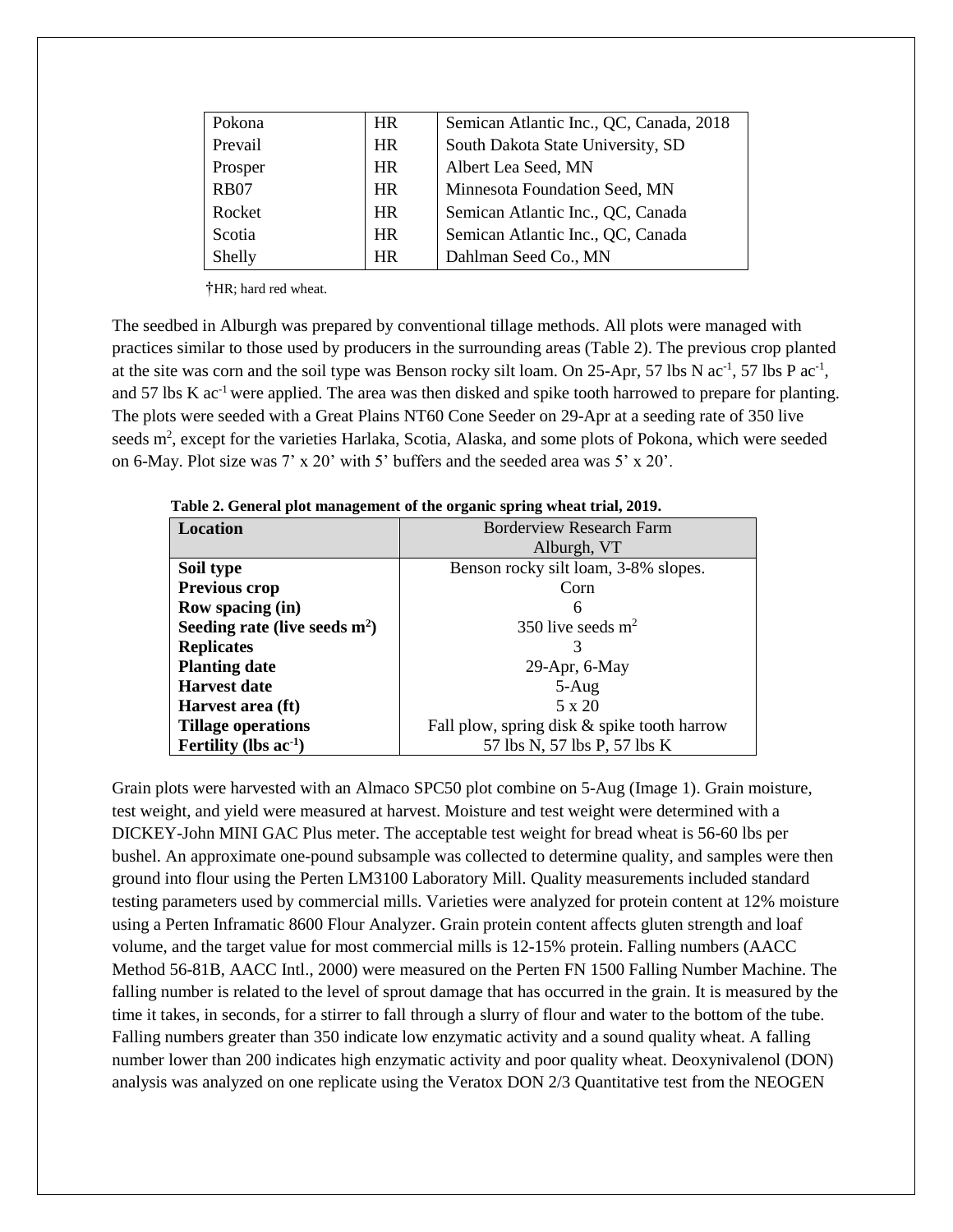Corp. This test has a detection range of 0.5 to 5 ppm. Samples with DON values greater than 1 ppm are considered unsuitable for human consumption.



**Image 1. Almaco SPC50 plot combine, Alburgh, VT.**

Data were analyzed using a general linear model procedure of SAS (SAS Institute, 2008). Replications were treated as random effects, and treatments were treated as fixed. DON levels were only evaluated on one replication and therefore were not analyzed for statistical significance. Mean comparisons were made using the Least Significant Difference (LSD) procedure where the F-test was considered significant, at p<0.10.

Variations in genetics, soil, weather, and other growing conditions can result in variations in yield and quality. Statistical analysis makes it

possible to determine whether a difference between treatments is significant or whether it is due to natural variations in the plant or field. At the bottom of each table, a LSD value is presented for each variable (i.e. yield). Least Significant Differences (LSDs) at the 0.10 level of significance are shown. This means that when the difference between two treatments within a column is equal to or greater to the LSD value for the column, there is a real difference between the treatments 90% of the time. Treatments that were not

significantly lower in performance than the highest value in a particular column are indicated with an asterisk. In this example, variety A is significantly different from variety C, but not from variety B. The difference between A and B is equal to 725, which is less than the LSD value of 889. This means that these varieties did not differ in yield. The difference between A and C is equal to 1454, which is greater than the LSD value of 889. This means that the yields of these varieties were significantly different

| <b>Variety</b> | Yield |  |  |  |  |
|----------------|-------|--|--|--|--|
|                | 3161  |  |  |  |  |
| B              | 3886* |  |  |  |  |
| C              | 4615* |  |  |  |  |
| <b>LSD</b>     | 889   |  |  |  |  |

from one another. The asterisk indicates that variety B was not significantly lower than the top yielding variety.

## **RESULTS**

Seasonal precipitation and temperature recorded at Borderview Research Farm in Alburgh, VT are displayed in Table 3. Precipitation was above average in April and May during a cool and wet spring, followed by below average precipitation June through August. July was dry, and accumulated 2.34 inches of rainfall, which was 1.81 inches below the 30-year normal. July was also unusually warm, with temperatures 2.87° F above average. The cool and wet spring resulted in fewer Growing Degrees Days (GDDs) than the 30-year normal April through June. July saw 1286 GDDs, 88 above the average. Overall, 4387 GDDs were accumulated from April to August, 104 fewer than normal.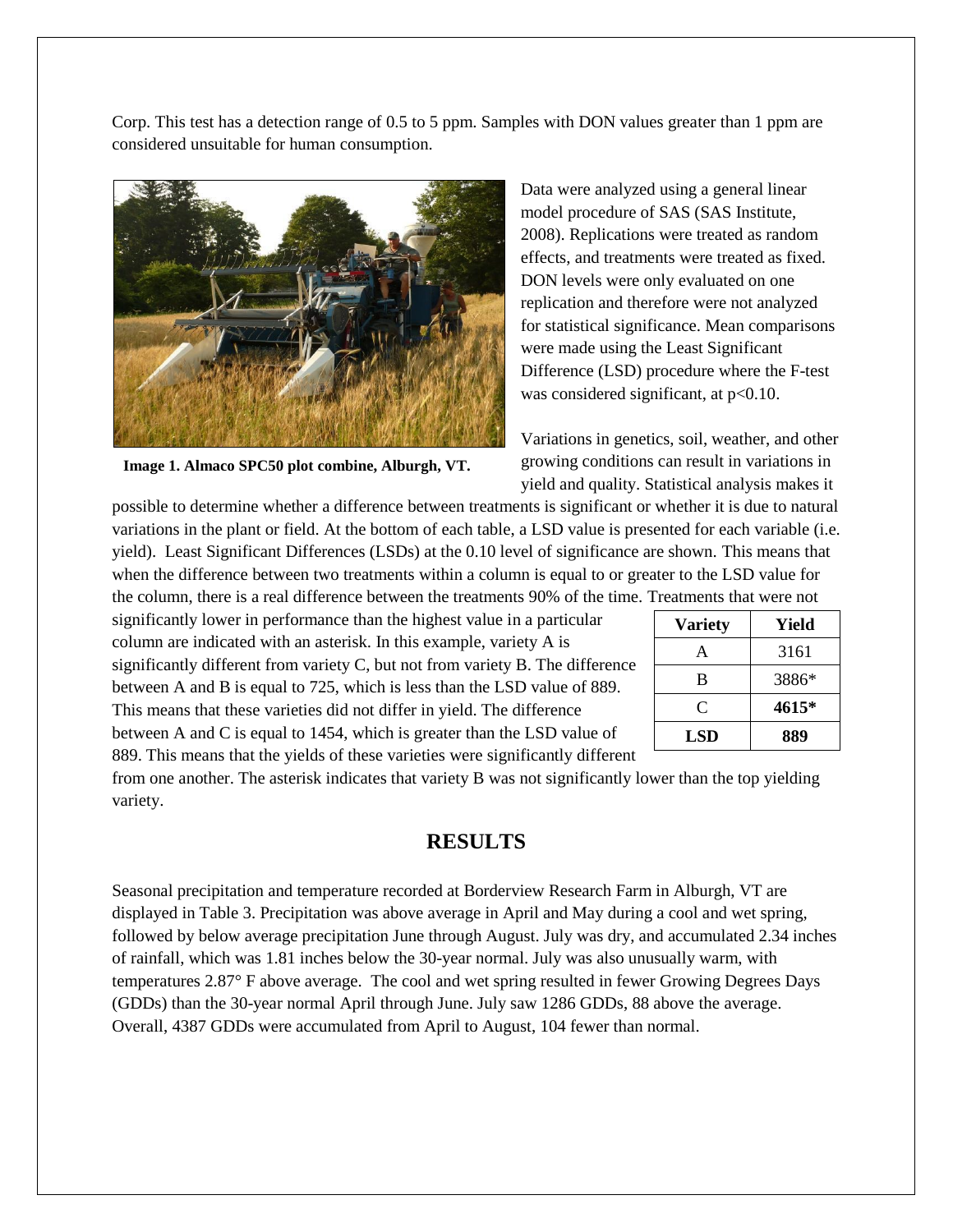| Alburgh, VT                       | April   | May                                                                             | June    | July          | August  |
|-----------------------------------|---------|---------------------------------------------------------------------------------|---------|---------------|---------|
| Average temperature $(^{\circ}F)$ | 42.7    | 53.3                                                                            | 64.3    | 73.5          | 68.3    |
| Departure from normal             | $-2.11$ | $-3.11$                                                                         | $-1.46$ | 2.87          | $-0.51$ |
|                                   |         |                                                                                 |         |               |         |
| Precipitation (inches)            | 3.65    | 4.90                                                                            | 3.06    | 2.34          | 3.50    |
| Departure from normal             | 0.83    | 1.45                                                                            | $-0.63$ | $-1.81$       | $-0.41$ |
|                                   |         |                                                                                 |         |               |         |
| Growing Degree Days (32-95°F)     | 346     | 660                                                                             | 970     | 1286          | 1125    |
| Departure from normal             | $-38$   | $-96$                                                                           | -44     | 88            | $-14$   |
| $\mathbf{v}$                      | .       | the contract of the contract of the contract of the contract of the contract of |         | $\sim$ $\sim$ |         |

**Table 3. Temperature and precipitation summary for Alburgh, VT, 2019.**

Weather data was collected from Wunderground.com via the Alburgh weather station. Historical averages are for 30 years of NOAA data (1981-2010) for Enosburg Falls, VT.

Varieties differed significantly in yield, harvest moisture, test weight, protein, and falling number (Table 4). The highest yielding variety was Shelly (3713 lbs ac<sup>-1</sup>), which was statistically similar to thirteen other varieties. The lowest yielding variety was LCS Prime (2355 lbs ac<sup>-1</sup>). Yields by variety are also shown in Figure 1. The variety with the lowest moisture at the time of harvest was MS 19SW2 (11.0%), which was significantly similar to twenty-one other varieties. Nine varieties had moistures above the optimal grain storage moisture of 14%, and therefore has to be dried before storage.

Prevail was the top performer in test weight (61.8 lbs bu<sup>-1</sup>), and twenty-two varieties were statistically similar. The two lowest performing varieties, Major (51.5 lbs bu<sup>-1</sup>) and MS\_19SW1 (55.6 lbs bu<sup>-1</sup>) were the only varieties that did not meet the minimum industry standard of 56 lbs bu<sup>-1</sup> for wheat. Harlaka had the highest percentage of crude protein, 20.2%, which was significantly greater than all other varieties in the trial (Table 4, Figure 1). Twenty varieties met or exceeded the industry standard of 12-14% protein. LCS Trigger had the lowest percentage of crude protein; 10.5%. CMW12638 had the highest falling number, 450 seconds, and was similar to six other varieties. The variety that produced the lowest falling number was Pokona at 360 seconds, which was still greater than the industry standard of 350 seconds. These falling number results indicate that all spring wheat varieties had low enzymatic activity and were of sound quality.

In the Northeast, *Fusarium* head blight (FHB) is caused by the species *Fusarium graminearum*. This disease is very destructive and causes yield loss, low test weights, low seed germination, and the contamination of grain with mycotoxins. A vomitoxin called Deoxynivalenol (DON) is considered the primary mycotoxin associated with FHB. The spores are usually transported by air currents and can infect plants at flowering through grain fill. Eating contaminated grain greater than 1ppm poses a health risk to both humans and some livestock. While humans should not consume grains with DON concentrations over 1ppm, some livestock can consume grain with up to 10ppm DON. Only one replication of the 2019 trial was tested for DON to see if high levels were present. All spring wheat varieties in 2019 were below the FDA's 1ppm DON limit.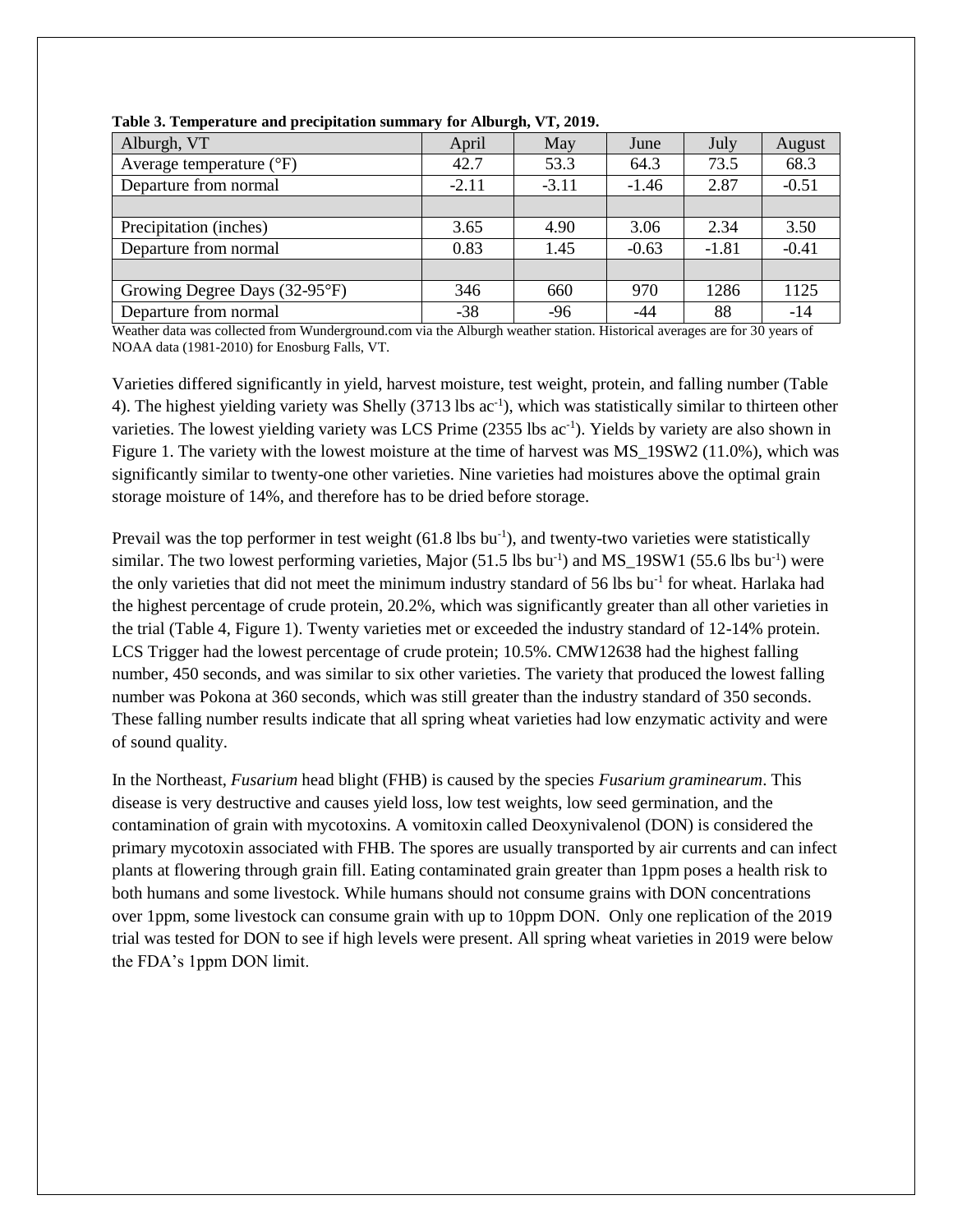| <b>Variety</b>       | <b>Yield</b><br>@13.5% | <b>Harvest</b> | <b>Test</b>            | <b>Crude</b><br>protein | <b>Falling</b> |
|----------------------|------------------------|----------------|------------------------|-------------------------|----------------|
|                      | moisture               | moisture       | weight                 | @ 12%<br>moisture       | number         |
|                      | lbs $ac^{-1}$          | $\%$           | $lbs$ bu <sup>-1</sup> | $\%$                    | seconds        |
| <b>AC</b> Scotia     | 3322*                  | 14.5           | 56.5                   | 12.1                    | 414            |
| <b>AC Walton</b>     | 2947                   | 13.4           | 56.8                   | 11.5                    | 400            |
| Alaska               | 2932                   | 14.2           | 59.6*                  | 12.7                    | 385            |
| Barracuda            | 3417*                  | $12.2*$        | $60.8*$                | 13.2                    | 416            |
| <b>Bolles</b>        | 2426                   | $12.5*$        | $61.2*$                | 12.8                    | 431*           |
| CMW12638             | 3187*                  | 16.0           | 58.3                   | 11.3                    | 450            |
| Camaro               | 2753                   | $11.3*$        | $61.7*$                | 13.7                    | 388            |
| Chevello             | 3315*                  | 11.9*          | $61.4*$                | 11.1                    | 400            |
| Forefront            | 3192*                  | $12.2*$        | $61.7*$                | 12.2                    | 391            |
| Glenn                | 2447                   | $13.0*$        | $61.5*$                | 13.5                    | 370            |
| Harlaka              | 2376                   | $13.0*$        | 59.3                   | 20.2                    | 381            |
| <b>LCS Albany</b>    | 2817                   | $12.3*$        | $60.8*$                | 11.0                    | 386            |
| <b>LCS</b> Anchor    | 3198*                  | 11.7*          | $61.8*$                | 14.5                    | 400            |
| <b>LCS</b> Breakaway | 3220*                  | $12.0*$        | $61.2*$                | 13.3                    | 414            |
| LCS Iquaca           | 2398                   | 13.4           | $60.4*$                | 11.2                    | 424*           |
| <b>LCS Nitro</b>     | 2886                   | $12.0*$        | $60.0*$                | 11.7                    | 420            |
| <b>LCS</b> Prime     | 2355                   | 13.4           | 58.2                   | 10.6                    | 400            |
| <b>LCS</b> Pro       | 2844                   | 13.5           | $60.1*$                | 11.7                    | 393            |
| <b>LCS</b> Rebel     | 3053*                  | 12.8*          | $61.5*$                | 11.6                    | 404            |
| <b>LCS</b> Trigger   | 2604                   | 15.2           | 57.1                   | 10.5                    | 425*           |
| LNR13-0627           | 3045                   | 11.9*          | 59.8*                  | 10.8                    | 409            |
| Lang-MN              | 3247*                  | $11.5*$        | $61.5*$                | 12.6                    | 428*           |
| <b>MS_19SW1</b>      | 2945                   | $12.5*$        | 55.6                   | 13.3                    | 394            |
| MS_19SW2             | 3493*                  | 11.0           | $60.6*$                | 11.2                    | 397            |
| Magog                | 2739                   | 14.3           | 57.4                   | 12.1                    | 427*           |
| Major                | 2405                   | 18.8           | 51.5                   | 12.4                    | 401            |
| Moka                 | 3179*                  | $12.4*$        | $60.0*$                | 12.1                    | 412            |
| ND Vitpro            | 2356                   | $12.0*$        | $60.9*$                | 13.8                    | 403            |
| Pokona               | 2800                   | 16.9           | 58.1                   | 12.4                    | 360            |
| Prevail              | 3351*                  | $11.6*$        | 61.8                   | 12.7                    | 405            |
| Prosper              | 3454*                  | $12.4*$        | $60.9*$                | 11.4                    | 392            |
| <b>RB07</b>          | 2931                   | $11.5*$        | $60.9*$                | 13.0                    | 420            |
| Rocket               | 3031                   | 14.7           | 57.6                   | 10.8                    | 380            |
| Scotia               | 2870                   | 14.2           | 56.1                   | 12.0                    | 393            |
| Shelly               | 3713                   | $12.5*$        | $61.8*$                | 11.9                    | 436*           |
| LSD(0.10)            | 662                    | 2.12           | 2.31                   | 2.85                    | 26.5           |
| Trial Mean           | 2950                   | 13.1           | 59.5                   | 12.4                    | 404            |

**Table 4. Yield and quality results of 35 spring wheat varieties, Alburgh, VT, 2019.**

\*Varieties with an asterisk are not significantly different from the top performer in **bold**.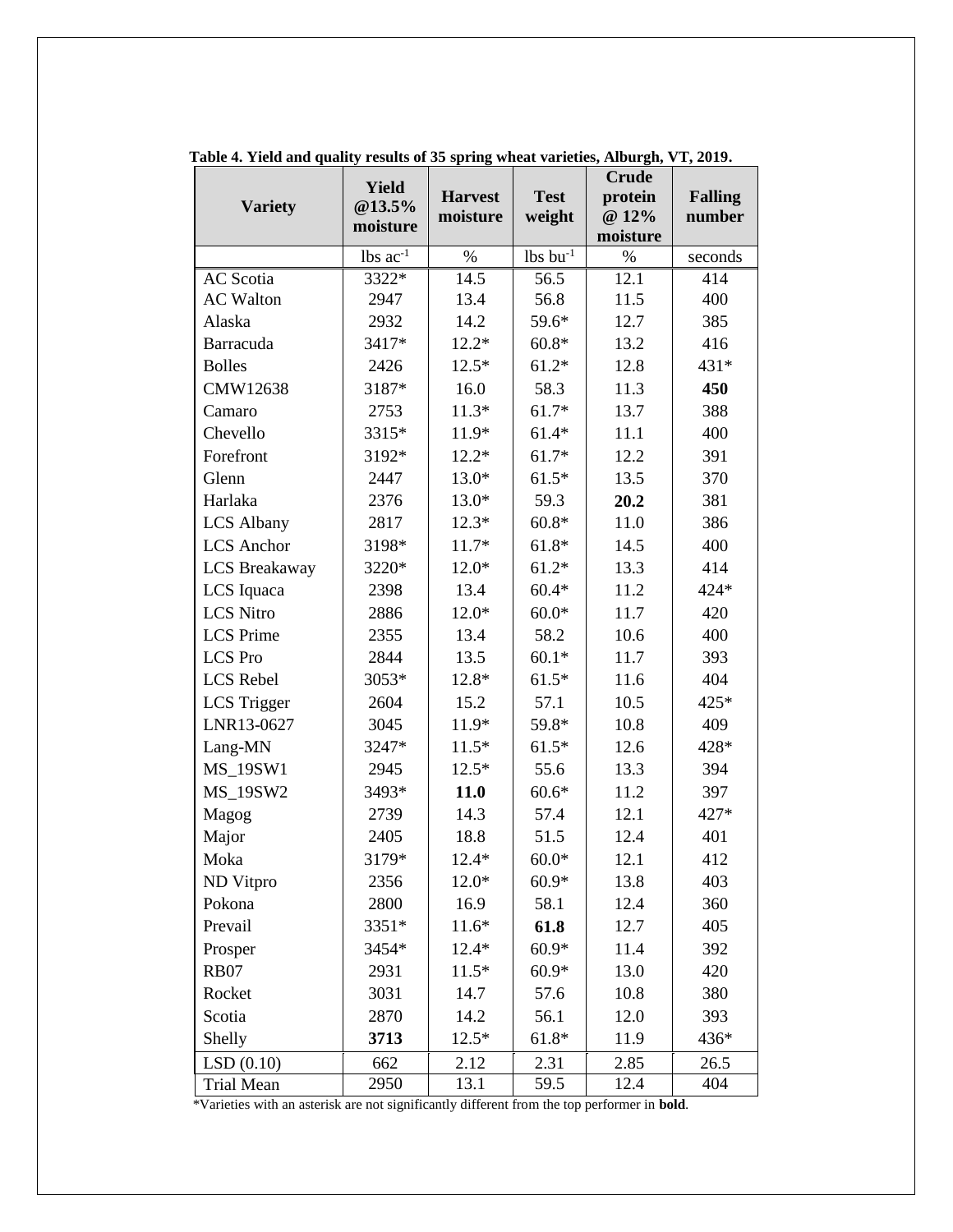

**Figure 1. Yield and protein concentrations of thirty-five spring wheat varieties, Alburgh, VT, 2019.**

## **DISCUSSION**

It is important to remember that the results only represent one year of data. The early 2019 growing season had lower than average temperatures and higher rainfall, which is ideal for the growth of cereal grains that prefer cooler weather. Wet weather can increase the presence of FHB and DON, however, all DON levels tested were below the FDA standard of 1ppm. July weather was hotter than average and dry, reducing the risk of pathogens. Overall the 2019 varieties yielded an average of 2950 lbs ac<sup>-1</sup>, the highest trial yield since 2012 (Figure 2).

As you make variety choices on your farm, it is important that you evaluate data from test sites that are as similar to your region as possible.